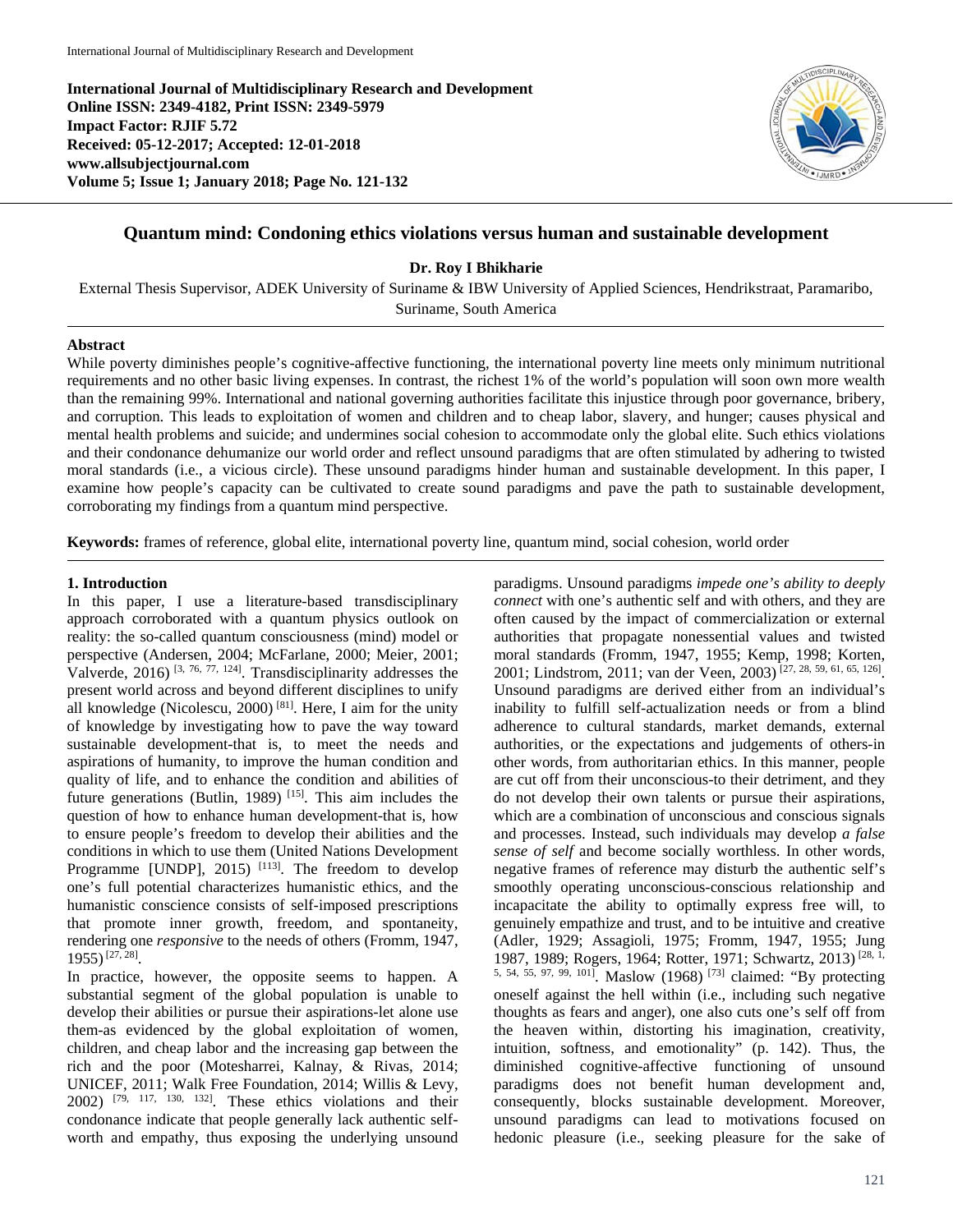pleasure, which is meaningless pleasure) as opposed to the utilization of potentialities, or eudaimonic well-being (Boniwell, 2011)<sup>[13]</sup>.

In contrast, as noted previously, humanistic ethics promotes people's freedom to develop their full potential, and it provides positive frames of reference that may stimulate a smooth unconscious-conscious relationship from an authentic self-perspective, or psycho-synthesis, and engender sound paradigms. This process promotes authentic self-worth, inner freedom, empathy, trust, and creativity (Assagioli, 1975; Fromm, 1947, 1955; Jung 1987, 1989; Maslow, 1968, 1971; Rogers, 1961)<sup>[29, 1, 54, 55, 98, 73, 74]</sup>. At Harvard University, successive longitudinal studies showed that the more connected people are in different areas of life, the happier they will be. People who are more connected to family, friends, and community are happier and physically healthier and live longer than people who are less well-connected (Bradt, 2015; Vaillant,  $2012$ )  $[14, 123]$ . Thus, sound paradigms encourage enhanced cognitive-affective functioning and can benefit human development and pave the path to sustainable development. In addition, research supports the idea that frames of reference affect paradigms and that the dynamic coalitions of brain-area networks, which produce cognitiveemotional behaviors, cannot be conceptualized as specifically cognitive or affective; therefore, the cognition-affect distinction is considered to be more of a phenomenological issue than an ontological question (Duncan & Barrett, 2007; Kautilya society, n.d.; Pessoa,  $2008$ <sup>[22, 91]</sup>.

### **2. Procedure**

- After the introduction, I define the terms cognition, paradigms, and other related concepts that are essential elements of the underlying thought of this article's transdisciplinary approach.
- Next, the relationship between human development and our world order is explained and substantiated, exposing a vicious circle.
- In addition, I highlight how our world order is being dehumanized by the global elite.
- Subsequently, the quantum mind perspective is explicated, as well as how it can be applied to reverse the aforementioned dehumanization process.
- To aid in reversing this dehumanization process, the concept of decent work is examined, showing a vicious circle between the lack of decent work and the condonance of these practices from a quantum mind perspective.
- I then indicate how to create a virtuous circle among the application of the concept of decent work, human and sustainable development, and our world order.
- Finally, the issues that surfaced are summarized and conclusions are drawn.

### **3. Cognition, Frames of Reference, and Paradigms**

Cognition (the underlying mental processes involved in generating knowledge and comprehension) includes both epistemology (the relationship between the knower, the known, and what can be known) and ontology (the form and nature of reality and what can be known). The application of

these components manifests itself with consciousness, and phenomenology reflects on the meanings of the experience of consciousness (Laverty, 2003; Sammel, 2003; Shanon, 2002) [63, 100, 102] that we interpret through our frames of reference.

Frames of reference reside within paradigms and incorporate personality components and other schema-like structures, such as frames and scripts, which are organizing structures for knowledge acquisition (Allport, 1961; Kautilya society, n.d.; Ramirez, 1997)<sup>[2, 94]</sup>. Paradigms are mental models that filter information to partially define how the brain works. These filters are continually conditioned by life experiences. Consequently, paradigms color our modes of (self-) perception and affect both attitudes and behaviors. However, we do not understand exactly how cognitive dynamics promote the manifestation of such attitudes and behaviors. To exercise free will, which is also subject to moods and other states of mind, we could use intuition or approach problems from different perspectives by employing alternative paradigms, including other frames of reference. As a result, paradigms affect our ability to practice what we believe to be self-fulfilling and fair (Fromm, 1955; Geller, 2004; Honolulu Community College,  $1998$ <sup>[28, 31, 43]</sup>.

### **4. Human Development and World Order**

Under the governing paradigms, human development indicates how we navigate life and relationships throughout a history of change. Human development is an approach for advancing human well-being that instead of focusing on the economy, focuses on people and their opportunities and choices, such as the freedom to develop abilities and the conditions in which to use them (UNDP, 2015)<sup>[113]</sup>.

Still, the impact of the economy on people's choices cannot be denied. Unfair political and financial reward systems strongly encourage nonessential values by seducing people into confusing means with ends; for example, people judge others by their wealth and think they should be making money for its own sake instead of using it to promote happiness. But one cannot be happy without giving meaning to life (Blackman, 2014; Fromm, 1955, 1956; Korten, 2001) [28, 61, 11] . In addition, the advertising industry uses psychology to manipulate people and influence their consumption behavior, thus increasing pleasure beyond basic functionality. For example, when people are unhappy, they often seek self-fulfillment outside of themselves-frequently through consumption patterns-and prefer material things as an escape from their real problems (Blackman, 2014; Kemp, 1998; Lindstrom, 2011; van der Veen, 2003)<sup>[59, 65, 126, 11]</sup>.

The entertainment industry has also violated and twisted the good moral standards and ethics inculcated by upbringing and formal education. Video games, films, and song lyrics can stimulate drug use, violence, revenge, and vigilantism. In his way, external authorities and market demands define the standards of values or ethics, identified earlier as authoritarian ethics. They engender unsound paradigms and color our conscience, aspirations, and social relationships, including our capacity to empathize. The authoritarian conscience consists of internalized authority, and it hinders inner growth or authentic self-worth, rendering one insensitive to the needs of others (Fromm, 1947, 1955)  $[27, 28]$ . Mass messages propagating nonessential values and twisted moral standards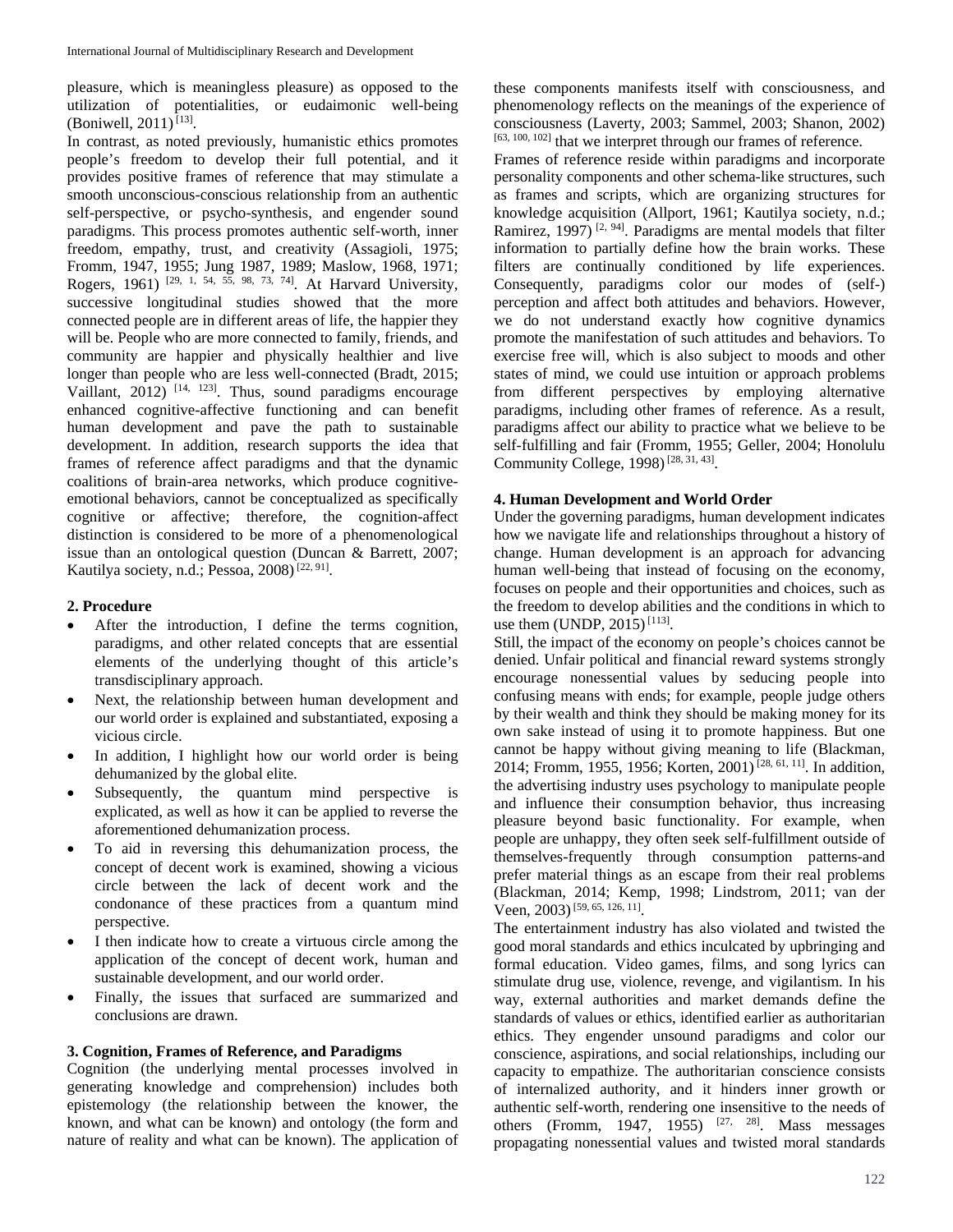can cause psychological imbalances, such as the authoritarian conscience, and may even provide the ingredients for potential radicalization (Khamis,  $2017$ )<sup>[60]</sup>.

Because of the authoritarian conscience and other negative frames of reference, experiments have shown that moneyprimed subjects are more likely than subjects who are not primed with money to maintain social distance from others (Vohs, Mead,  $&$  Goode, 2006)<sup>[129]</sup>. Two experiments showed that the mere exposure to luxury causes people to think about themselves more than about others. When primed with luxury, people are more likely to endorse self-interested business decisions, even at the expense of others. Such people thus lack a moral compass (Chua & Zou, 2009) [17]. *There is nothing wrong with minding one's matters, as long as one's mind matters equally*. Unsound paradigms like the authoritarian conscience may be the reason why much of the current scientific literature is untrue and many research findings are false, in particular because of conflicts of interest, prevailing biases, or relatively small sample sizes. In science, the authoritarian conscience is the educational system and peers pressure researchers to be productive, competitive, and innovative rather than *right and righteous*, and thus encouraging bad research practices (Horton, 2015; Ioannidis, 2005)[45, 50].

Unsound paradigms may have also led religions to monopolize and limit access to the Almighty in order to compete for converts. Religions are a consolation for many, but they are also a major source of power struggles and wars (Woodlock, Loewenstein, Caro, & Smart, 2013)<sup>[134]</sup>.

In a similar way, political democracy propagates equality, but it also exploits differences for private gain. Corporations and governments all profit from and uphold this status quo. Businesses create useful products and services, but they also exploit cheap labor, pollute the environment, and bribe politicians and scientists. Many governing authorities have seemingly surrendered their oversight power in return for bribes, allowing corporate abuse to continue and creating an unfair distribution of essential resources. Useful institutions degenerate into unscrupulous market instruments that destroy livelihoods, displace people, and stimulate an insatiable quest for money-all negative frames of reference. These disguised market instruments seduce individuals into self-destructive acts that harm their families and communities (Jones, 2005; Korten, 2001; Lodge & Wilson, 2006)<sup>[61, 53, 67]</sup>.

In addition, corporate abuse robs people of their basic human rights of freedom, equality, autonomy, and growth, and thus of their dignity. Abuse, in turn, induces distrust and injustice in the workplace (Werhane, 1999)  $^{[131]}$ . Such neglect generates fear and dependency in workers, leading to job stress and physical and mental health problems and encouraging destructive beliefs, feelings, and maladaptive responses National Institute for Occupational Safety and Health [NIOSH], 1999<sup>[80]</sup>; Ellis, 2001<sup>[24]</sup>; Witte, 1992<sup>[133]</sup>; Wright and Smye, 1996 [136]. For example, a large majority of the European workforce suffers from job-related stress (European Agency for Safety and Health at Work, 2012). Similarly, more than eight in ten employed Americans report that they are stressed at their jobs ("Work Stress on the Rise," 2013) [135], while nearly half of working Canadians say that work is the most stressful part of their lives (Ipsos, 2013) [51]. Moreover, a

global survey revealed that half of working professionals worldwide are more stressed today than they were a year ago and that the main cause of their stress is their jobs. For businesses, the greatest issue with job-related stress is productivity loss, because stressed workers are more likely to suffer from physical and mental health problems. For example, in countries belonging to the Organisation for Economic Co-operation and Development (OECD), 30 to 50% of new disability benefit claims are due to poor mental health (Regus, 2012)<sup>[95]</sup>.

Job-stress-related suicide rates are also alarming, particularly in wealthy countries such as the United States, Canada, the United Kingdom, New Zealand, Australia, China, Japan, and South Korea ("Drop Dead," 2003)<sup>[21]</sup>. Worldwide, one in every six children between the ages of five and seventeen is exploited as cheap labor, excluding the 10 million children involved in the sex industry (UNICEF, 2011; Willis & Levy,  $2002$ ) [117, 132]; four out of every 1,000 people worldwide live as slaves (Walk Free Foundation, 2014)<sup>[130]</sup>. A recent example is the state of Qatar, which has not kept its promises to improve its "shocking conditions" for workers ahead of the 2022 FIFA World Cup. Qatar has been described as "a modern-day slave state" where pittance wages often go unpaid and passports are regularly confiscated to keep workers trapped in inhumane-sometimes deadly-living and working conditions ("Governments Should Reject," 2017).

All these ethics violations and their condonance (negative frames of reference) give rise to unsound paradigms, limiting people's freedom to make choices and develop their abilities. One in three people worldwide continues to live at a low level of human development, and in 100 countries, women are legally excluded from some jobs because of their gender (UNDP, 2016) [114]. Our dehumanized world order is responsible for this injustice and reflects the unsound paradigms that underlie our governing authorities; in other words, it's a *vicious circle*.

The world order is the arrangement of power and authority associated with the realization of such values as peace, economic growth and equity, human rights, and environmental quality and sustainability. The world order is world politics on a global scale (Falk, 1999)  $^{[26]}$ . International agencies, such as the International Labour Organization (ILO), the World Bank, and the World Trade Organization (WTO), act as supervisors of transnational rule systems, which not only diminish the oversight power of governments but also force their police operations to serve the interests of major corporations (Hart,  $2017$ )  $^{[37]}$ . Thus, they reinforce the existing power structures and our dehumanized world order, all of which are generally condoned.

# **5. Global Elite, Global Collapse, and Impunity**

The ability of government to properly execute good governance appears to have been incapacitated, thus dehumanizing our world order and impeding human and sustainable development. Good governance follows the rule of law and is transparent, responsive, equitable, inclusive, and accountable (Local Government Professionals, Local Government Victoria, Municipal Association of Victoria, & Victorian Local Governance Association, n.d.), thereby humanizing our world order. *Good governance is impossible*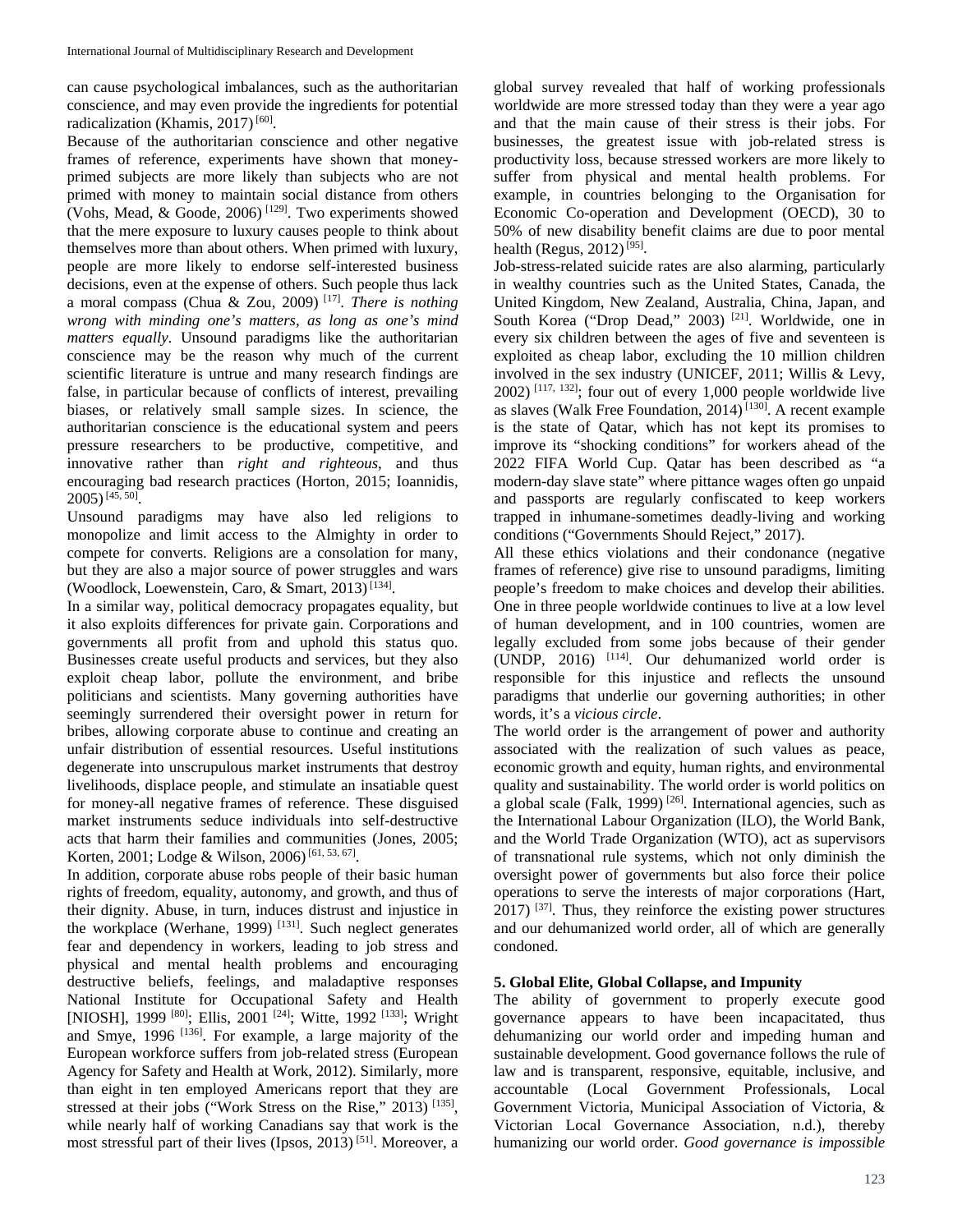# *when bribery and corruption are embedded in the separationof-powers system and other checks and balances*.

The banking system is a prototypical example of poor governance and corruption that is still commonly accepted. When we deposit money in a commercial bank, the bank loans our money to the public to be paid back with interest, and the bank then profits from the transaction. Central banks create official money that they loan to their governments, and, again, the public pays back the governments' debts and interest through taxes. The commercial bank then expands the government debts through public loans with further interest. When the extra money is insufficient to pay back the interest on the public loans, central banks print more money. If this money supply increases faster than the output of the country's economy, inflation will occur, implying that the currency's value has decreased. People will then struggle to pay their debts and interest and to buy necessary items.

Central banks control the creation and flow of money worldwide and thus control the international economy. The Bank for International Settlements (BIS) is the central bank of central banks and represents the countries that together make up about 95% of the world's gross domestic product (GDP). The global elite founded BIS in 1930 with its head office in Basel, Switzerland, and the BIS transfers the wealth of the world into the hands of its founders. Most people are unaware that this is happening, because the global elite controls a core group of financial institutions and mega-corporations, including all of the big media companies, and thus affect the human experience.

Corruption-and thus poor governance-plays a key role in these operations, enabling the global elite to dominate and exploit the planet (Bank for International Settlements, n.d.; Geracioti, 2007; Hart, 2017; Snyder, 2013, 2015; Vitali, Glattfelder, & Battiston, 2011)  $[32, 37, 107, 108, 128]$ . In addition, the European Parliament's Special Committee on Organized Crime, Corruption, and Money Laundering (CRIM) disclosed that corruption costs the European Union (EU)  $\bigoplus$  20 billion per year, and 20 million cases of corruption have been recorded in the public sector alone (Skylakakis, 2012)<sup>[105]</sup>. Consequently, the political and financial systems of most, if not all, countries allow approximately 85% of the wealth to benefit the privileged 10% global elite, while the remaining 15% of wealth is shared by the 90% majority of people (Davies, Sandström, Shorrocks, & Wolff, 2008)<sup>[18]</sup>. If the current trend continues, the richest 1% of the world's population will own more wealth than the remaining 99% (Oxfam International, 2015b). In January 2017, eight men were reported to own the same wealth as the 3.6 billion people who make up the poorest half of humanity (Oxfam International, 2017). Poor governance, bribery, and corruption enable the 737 corporations to control 80% of the global economy (Upbin, 2011) <sup>[122]</sup>. The underlying unsound paradigms not only facilitate corporate corruption but also result in the so-called politicization of science, creating public health hazards and biochemical weapons (Angell & Relman, 2002; Ebrahim, Bance, Athale, Malachowski, & Ioannidis, 2016; Sharma, Guski, Freund, & Gotzsche, 2016; Union of Concerned Scientists,  $2012$ <sup>[60, 4, 23]</sup>. A recent study showed that economic stratification and ecological strain can both independently lead to the collapse of modern civilization, suggesting that a global collapse will be difficult to avoid in the coming decades (Motesharrei et al., 2014)<sup>[79]</sup>.

As a result, approximately one in seven people worldwide suffers from chronic hunger, and approximately one in three people lives in avoidable poverty (Oxfam International, 2013, 2015a). Poverty is not limited to developing countries: 46 million Americans of all ethnicities and backgrounds are living at or below the poverty line, and 23% of the EU population is poor or socially deprived (Longhi, 2012) [68]. Furthermore, the claims that poverty rates are declining and that extreme poverty will soon be eradicated are untrue and have come from biased sources, such as the World Bank, wealthy national governments, and, most importantly, the United Nations Millennium Campaign (UNMC). In fact, poverty is becoming significantly worse. Some economists advocate for an international poverty line (IPL) of \$10 a day, the amount suggested by the World Bank. At this standard, nearly 80% of the world's population currently lives in poverty, and this number is rising (Hickel, 2014) [40]. *The current poverty indicator is inaccurate and inhumane, and opposes human development*. The present IPL is \$1.90 per day, which has an intrinsic value lower than the former IPL of \$1.25 per day (Hickel,  $2015$ )  $^{[41]}$ , and it meets only the minimum nutritional requirements without taking into account other basic living expenses, such as housing, water, electricity, clothing, shoes, transportation, health care, education, and internet access. Moreover, poverty impedes human development. According to a study at Princeton University, a person's *cognitive functioning is diminished* if he or she must constantly cope with the effects of poverty. People with limited income are also more prone to mistakes and poor decisions (Kelly, 2013)<sup>[58]</sup>.

All of these forms of ethics violations and their effectsincluding human rights violations-have been politically sanctioned with impunity by our dehumanized world in order to accommodate the global elite. These violations are condoned despite each member state of the United Nations (UN) stating in its constitution that it *places people first*. In 2006, former secretary-general Kofi Annan observed that the UN had failed in tackling the unfair world economy and in improving human rights and safety; many governments themselves are gross violators of human rights (United Nations, 2006).

# **6. The quantum mind perspective**

As previously indicated, human development and our survival as individuals and as a species depends on the governing paradigms, which are affected by our states of mind and experiences. In turn, *paradigms color our modes of (self-) perception and affect both attitudes and behaviors*. This psychological perspective corresponds with the quantum mind and philosophical perspective.

Almost a century ago, quantum physicists observed that by choosing what to look for, the observer (i.e., consciousness) affects the resulting observation (cf. ontology); this experiment-the double-slit or which-way experiment-gave rise to the wave-particle complementarity. Thus, reality involves both the observer and the observed (cf. epistemology). The quantum physicist John Wheeler coined the term *participatory universe* (as cited in Ball, 2017)<sup>[6]</sup>. Jung applied wave-particle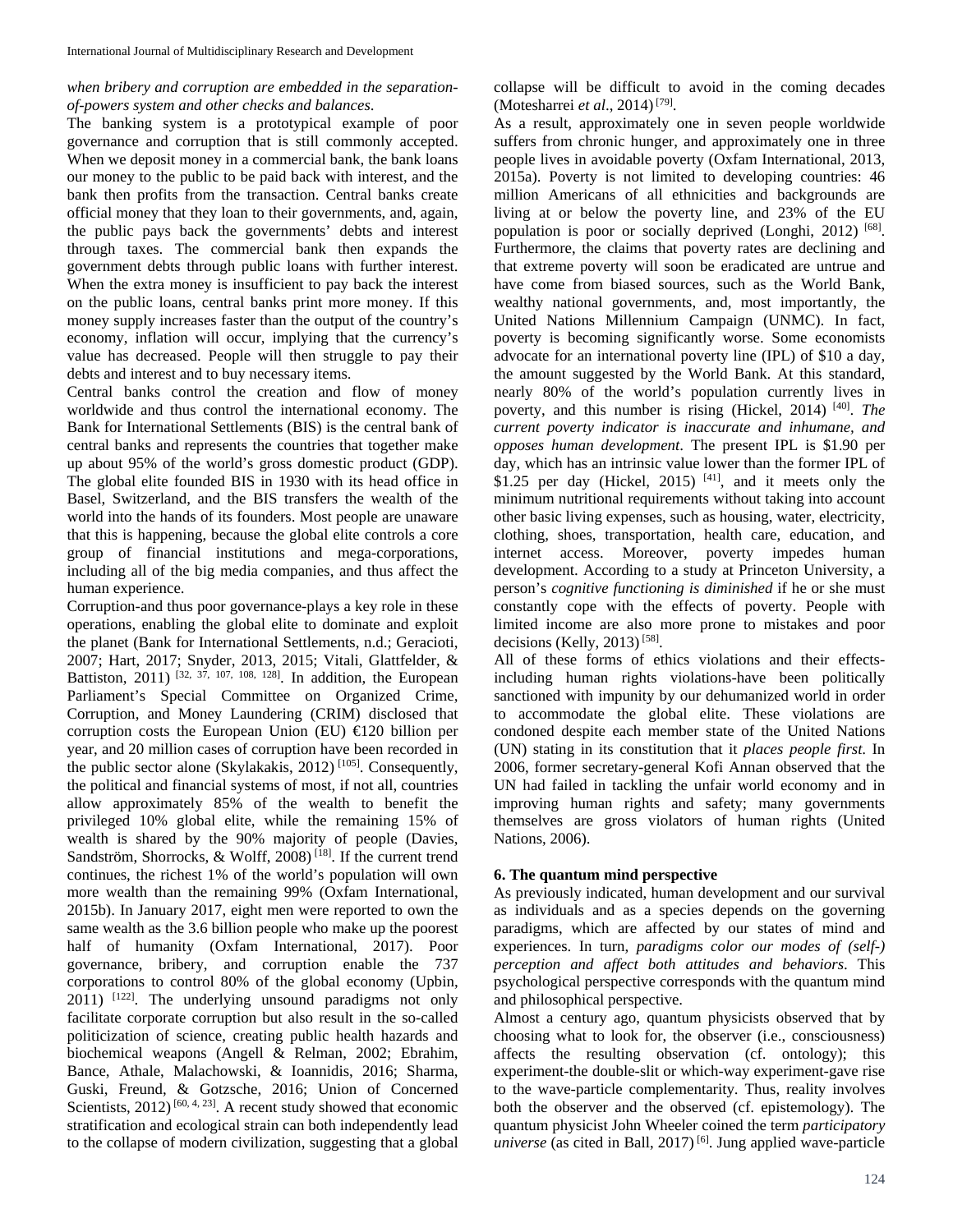complementarity to the unconscious-conscious relationship in psychology. The quantum wave form is nonlocal, probable, and potential, and the observed particle has a definite localized position. Similar to the wave function, the collective unconscious consists of infinite potentialities, and similar to the particle function, the personal consciousness consists of actualizations of potentialities (Andersen, 2004; Ball, 2017; McFarlane, 2000; Meier, 2001)<sup>[3, 76, 77, 6]</sup>.

The connection between consciousness (our state of mind) and the outer world is real, but scientists cannot explain its nature. For example, the delayed-choice experiment showed that cause and effect can be reversed and that the future can influence the past. A similar experience in everyday life is *serendipity*, which is an unexpected, happy, or unfortunate turn of events that alters the course of one's life. Recent quantum physical research goes one step further: quantum physicists have concluded that the universe is mental and spiritual. Atoms, when looked at closely, are composed of nothing: they have no waves and no particles. Waves do not arise from an underlying stuff but are a spatial pattern of detector clicks; they stem from *people's predisposition* to associate phenomena with particles. There is no objective reality at the quantum level, for reality does not exist without consciousness or an observer. The universe appears to be just a great thought. From a quantum physical viewpoint, we—as observers-are fully responsible for the creation of our own reality. Our *perception of the external world* is merely a reflection of our inner experience or inner world and of our state of mind (cf. phenomenology) (Henry, 2005; Manning, Khakimov, Dall, & Truscott, 2015; Radin, Michel, Galdamez, Wendland, Rickenbach, & Delorme, 2012; Valverde, 2016) [124, 39, 69] .

The unexplainable connection between our state of mind and the outer world has also been illustrated by near-death experiences (NDEs). After NDEs, some patients, including blind people, have reported clarity of consciousness from a position outside and above their dead bodies. In this state of mind, cognitive functioning, emotions, a sense of identity, and early childhood memories occur independently of the unconscious body (Van Lommel, Van Wees, Meyers, & Elfferich, 2001) [127]. As Van Lommel *et al*. (2001) [127] wondered, "How could a clear consciousness outside one's body be experienced at the moment that the brain no longer functioned during a period of clinical death with flat EEG, showing no electrical activity in the cortex, and loss of brain stem function evidenced by fixed dilated pupils and absence of the gag reflex?" (p. 2043).

According to Jung (1987, 1989, and 2002) [54, 55, 56], the personal unconscious and collective unconscious can illuminate the dark connection between our state of mind and the outer world. The personal unconscious includes all stored impressions experienced after birth, accessible or not. The collective unconscious is inherited and contains the knowledge and insights of ages. Archetypes are part of the collective unconscious, and they are viewed as *predispositions* to have certain experiences and as *idea-forms or universal thought-forms* that become part of the actual experiences that determine humans' perceptions of reality. Jung considered the archetypes as epistemological structures rather than as independent ontological entities (McFarlane, 2000) [76]. In this

paper, archetypes have both properties as the shadows of human essence, implying that every possible part of the mind has its material counterpart.

Approximately four thousand years ago, the *Rig Veda* of Hinduism described psychological archetypes as the shadows of one's essence in creating Maya, or the cosmic dream, which clouds one's ability to experience oneself and the universe as mental and spiritual. The cosmic dream-idea or illusion was also taught by such mystical schools as Taoism, Mahayana Buddhism, Sufism of Islam, Kabbalah of Judaism, and Hesychasm of Christianity. Desires, as the source of thoughts, are the cause of one's cosmic dream, and reality, as a duality of mind and matter, is the effect. Having no desires, no obsessions, no needs, no seductions, and, consequently, no thoughts, entails no cosmic dream and thus no reality as its ultimate effect (Bhagwan, 1976; Blok, 1971; Gabriëlli, 1982; Goleman, 1977; Hixon, 1996; Ornstein, 1972; Taimni, 1985) [9, 12, 30, 34, 42, 82, 109]. Quantum physicist David Bohm agreed with philosopher Krishnamurti that the Truth is not subjected to conditioning and therefore cannot be comprehended by personal consciousness; it can be experienced only in a state of thoughtlessness (Krishnamurti, 1979) [62]. To form an idea of how this play of thoughts and our experience of reality can harmonize, think of the effectiveness of hypnosis as a tool: for example, hypnosis is used to reduce pain and soothe anxiety or to induce localized peripheral effects, such as seconddegree burns or skin blisters, all of which transcend the ability of the individual in the conscious state (Smith, 2011; Ullman, 1947)[106, 111].

Note that life experiences and their effects cannot be measured with tools that have been designed to measure matter. When exploring consciousness, we challenge the scientific view of a mechanical universe but still attempt to provide evidence consistent with the method of that scientific view. The paradigm shift from the Euclidian void to the quantum field is hereby not accounted for (Palmer & Hubbard, 2009) [89]. Moreover, quantum physicists, neurophysiologists, and biochemists have concluded that the growth of the universe as an organized complexity was not accidental; that the dialectics in matter alone could never have led to its high degree of order; and that some nonmaterial living principle must have preceded it (Davies, 1994; Gribbin, 1989; Ouweneel, 1988. The emptiness of Truth works in the reality Krishnamurti, 1979)[62, 19, 36, 84].

The teachings of various ancient mystical traditions have recently been corroborated by the quantum mind perspective: our thought patterns, inner world, and states of mind are reflected in the outer world. In other words, those who condone the aforementioned ethics violations and their effects awaken or strengthen collective thought patterns that maintain or even worsen our dehumanized world order.

In the mid-twentieth century, German philosophers and critical theorists Max Horkheimer and Theodor Adorno warned that animism was breathing life into businesses, whereas industrialism was commercializing the soul (as cited in Van den Braembussche, 1996)<sup>[125]</sup>. Today, practically every organization has a mission statement asserting its values and principles. Ironically, workers who desire greater meaning and personal development from their work are not being accommodated to discover and realize their abilities and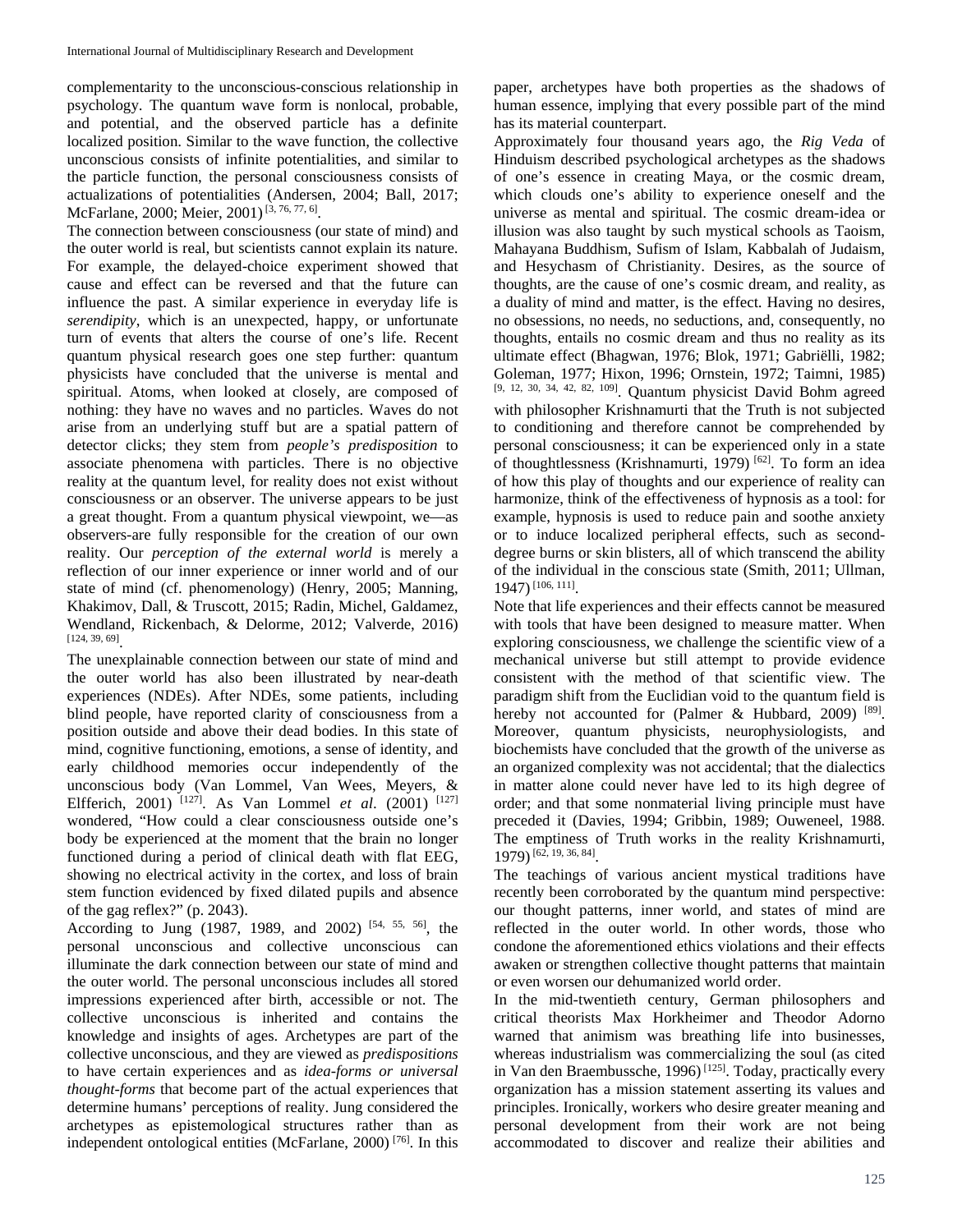vocations. History has taught that technological progress promotes the unsound paradigm of human self-alienation, causing international and local wars, environmental pollution, and large-scale mental and material poverty (Capra, 1991)<sup>[16]</sup>; all of these developments have been generally condoned. *The notion of paradigms coloring modes of (self-) perception may be part of the predisposition to undergo a common human experience, but paradigms are also capable of changing the course of human development*. Therefore, one can choose to condemn these ethics violations, and this choice then will gradually materialize from a quantum mind perspective when in-line with the nonmaterial living principle that strives for a high degree of order, thus requiring *a harmony among constructive thoughts, words, and actions*.

### **7. Decent work, employee satisfaction, and productivity**

The choice to condemn ethics violations is easier said than done. Unsound paradigms impede our ability to optimally express free will because we lack authentic self-worth. But even though self-perception might or might not correspond with the authentic self, it still places expectations, aspirations, and demands on the self. This distortion can cause selfalienation from discrepancies between the conception of self and the authentic self (Horney, 1950; May, 1953)<sup>[44]</sup>, thus creating a false sense of self, as explained earlier from a different angle. However, changes in working and living conditions can help us overcome biases in awareness, perception, and interpretation-even if caused by dispositional traits (Geller, 2004) [31] that affect frames of reference and influence both attitudes and behaviors.

The ILO concept of decent work can positively affect frames of reference. The primary goal of the ILO is to promote decent work, which *presupposes* an attitude that enhances the dignity of men and women; human dignity is central to decent work and forms the basis for human rights (International Labour Organization, 1999; United Nations, 1948). The term "decent work" was coined 18 years ago in response to the prevailing inequalities and lack of collective social responsibility, but the concept originated in 1919, when the ILO was created, under the umbrella term "humane conditions of labor." A century ago, the ILO was inspired by the notion that "the failure of any nation to adopt humane conditions of labor is an obstacle in the way of other nations, which desire to improve the conditions in their own countries" (International Labour Organization "ILO constitution," nd.; International Labour Organization, 1999). At that time, the concept of globalization was unknown, but the world order must have already felt the far-reaching impact of answerable persons having the right attitude about the effects of labor conditions on human development.

The irony is that economic inequality was also the primary motive for creating the UN Conference on Trade and Development (UNCTAD) in 1964, 45 years after the ILO was established (UNCTAD, 2013). The many forms of ethics violations and their condonance can continue because these institutionalized political pledges unjustly inspired hope for change while international authorities, such as the World Bank and UNMC, promoted false facts and figures that mask our dehumanized world order and hinder human development. The ILO, including national, regional, and local governing authorities, as well as the UN and its affiliated organizations, succeeded in periodically proclaiming beliefs that are paraphrased and designed to regulate the rising poor majority worldwide. Due to their diminished cognitive-affective functioning, the poor majority relies on authority, slogans, and prejudices (authoritarian ethics) and therefore fails to question their individual paradigms; changing paradigms presumes a sense of inner freedom. The failure to question paradigms has led to *stagnation* and a feeling of disconnection from community and society (Assagioli, 1975; Honolulu Community College, 1998; Fromm, 1947, 1955; Kelly, 2013)  $[28, 1, 43, 58]$ . In this manner, the periodically proclaimed beliefs generate divisive and passive behavior in the rising poor majority and undermine social cohesion. In other words, the poor majority accepts wrong as right and condones the status quo.

For example, the 8 Millennium Development Goals (MDGs) from 2002 are as follows: 1) Eradicate extreme poverty and hunger; 2) Achieve universal primary education; 3) Promote gender equality and empower women; 4) Reduce child mortality; 5) Improve maternal health; 6) Combat AIDS/HIV, malaria, and other diseases; 7) Ensure environmental sustainability; and 8) Develop a global partnership for development. In 2016, these goals were transformed into the 17 Sustainable Development Goals (SDGs), *which are a prominent example of how the old concept of decent work is paraphrased*. The new SDGs are as follows: 1) No poverty; 2) Zero hunger; 3) Good health and well-being; 4) Quality education; 5) Gender equality; 6) Clean water and sanitation; 7) Affordable and clean energy; 8) Decent work and economic growth; 9) Industry, innovation and infrastructure; 10) Reduced inequalities; 11) Sustainable cities and communities; 12) Responsible consumption and production; 13) Climate action; 14) Life below water; 15) Life on land; 16) Peace, justice and strong institutions; and 17) Partnerships for goals (Iyer, 2015; UNDP, 2017; United Nations, 2016) [115]. Decent work applies to workers in a formal economy and to unregulated wage workers and self-employed and at-home workers. Its attributes refer to freedom, equity (fairness), security, and human dignity. Despite its versatile benefits, the lack of decent work still prevails worldwide.

- *Decent work considers workers' aspirations* (which are a combination of unconscious and conscious signals and processes), *such that they can balance the demands of work and home life while having opportunities for growth and advancement*. In this way, *decent work* develops a psycho-synthesis, capacitating the ability for humanistic ethical practice, *and offers possibilities and potentials that cannot be limited to 17 SDGs*.
- In addition, by *offering fair income, security in the workplace, and social protection, as well as the freedom for people to express their concerns and organize and participate in the decisions that affect their lives*, *decent work* can eradicate poverty and hunger, address economic growth, reduce inequalities, and combat disease (MDGs 1 and 6 and SDGs 1, 2, 8, and 10).
- Furthermore, by *entailing equality of opportunity and treatment for all women and men, as well as better prospects for personal development and social*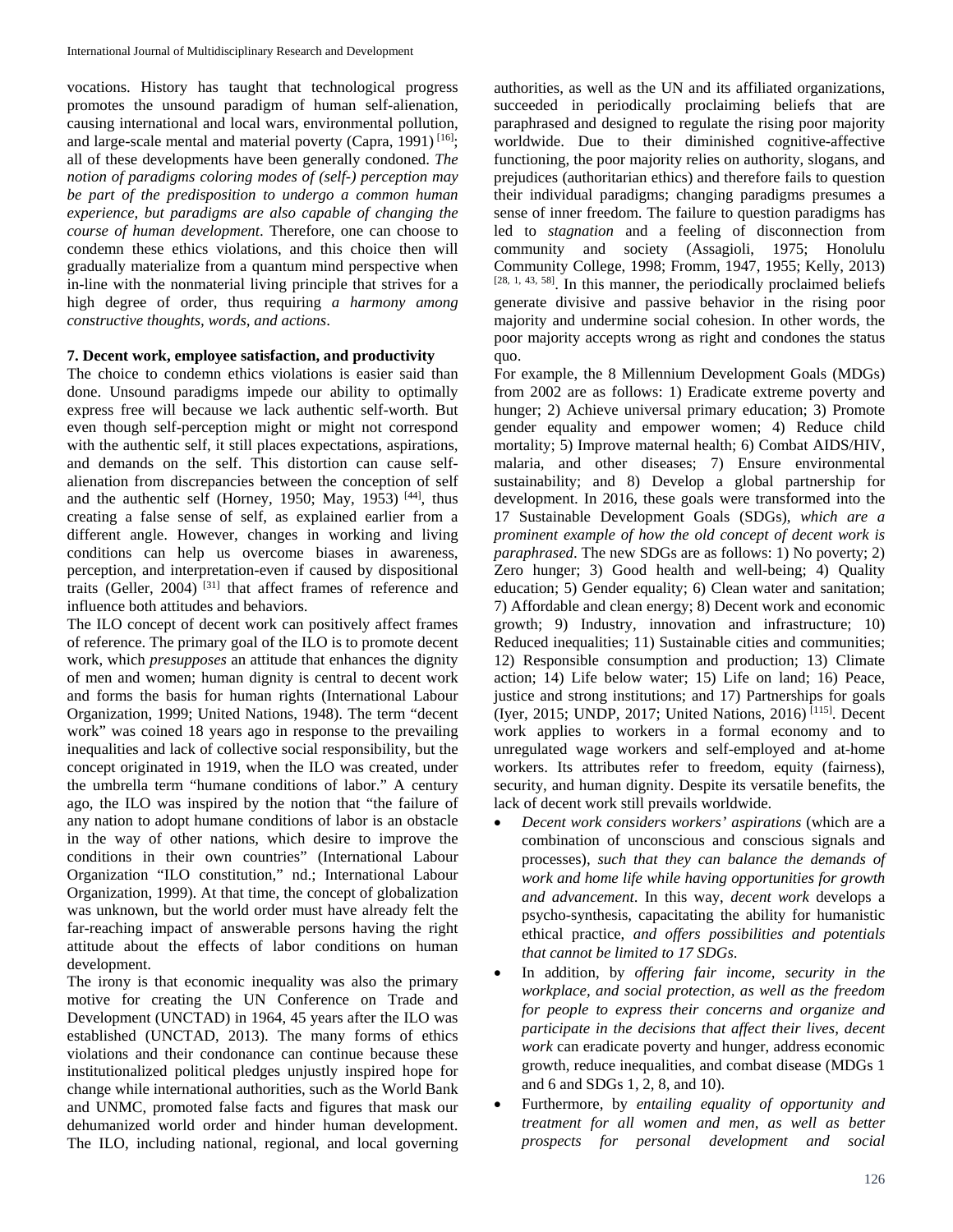*integration for families*, *decent work* can encourage the empowerment of women, gender equality, inclusive and equitable quality education, and good family health and well-being (see MDGs 2, 3, 4, and 5, as well as SDGs 3, 4, and 5) (International Labour Organization, 1999; International Labour Organization development goals," n.d.; Ghai, 2003; Longhi, 2012; Parliamentary Assembly, 2014)<sup>[68]</sup>.

As a precondition for sustainable development and peace and as a crucial element in making globalization more inclusive and fair, *decent employment* (UNESCO, 2007) supports the realization of the remainder of the MDGs (7 and 8), as well as the SDGs  $6, 7, 9$ , and  $11-17$ , among other goals. From a quantum mind perspective, then, the lack of decent work and the condonance of these practices constitute *a vicious circle*.

### **8. Paving the way toward sustainable development**

Decent work also involves attending to employees' authentic emotional and physical needs, so it will stimulate employee satisfaction, which appears to be a valid indicator of employees' psychological health (Likert, 1967; Rain, Lane, & Steiner, 1991; Rode, 2004)  $[64, 93, 96]$ . A meta-analysis found positive and substantive correlations between employee satisfaction and productivity in business (Harter, Schmidt, & Hayes, 2002)<sup>[38]</sup>. Productivity is a win-win for employers, employees, and society (Bilderbeek, Brinkman, & de Leeuw, 1998) [10]. It adds meaning and joy to work, life, and society, promotes human development, and paves the path to sustainable development. In addition, social trust is strengthened by democratic procedures that offer fair income distribution and freedom from corruption by public officials and private actors. Trust is the foundation for social order within and beyond organizations. This statement is especially true in an increasingly complex and fast-paced global environment; trust is closely related to empathy and is one of the most important integrative forces in society (Ickes, Stinson, Bissonnette, & Garcia, 1990; Simmel, 1908; Thoms, Dose, & Scott, 2002; You, 2005) [46, 104, 110]. Under this sound paradigm and freedom from corruption, empathy promotes social trust and order and may lead to social cohesion as a precondition to a righteous, peaceful, and loving coexistence. Empathy positively affects attitudes and behaviors, whereas a lack of empathy negatively affects them (Batson, 1991; Davis, 1994; Oswald, 1996) <sup>[8, 20, 83]</sup>. In contrast, some studies show that the absence of job satisfaction, as in cases of corporate abuse, often leads to lethargy and less organizational commitment, thus negatively affecting productivity (Moser, 1997; Werhane, 1999)<sup>[131, 78]</sup>. In other words, this scenario eliminates meaning and joy from work, life, and society, creates unsound paradigms, impedes human development, erodes social trust and order, and undermines social cohesion. According to the quantum consciousness (mind) model, the biochemistry of our body is also a product of quantum consciousness (our state of mind); consequently, by changing our perceptions, we change our experience and, by acting on our experience, we change our reality. As a result of the *quantum principle of entanglement*, the consciousness of all beings is inner-connected, which implies that the successful

desire to improve one's conditions necessitates also improving one's relationship with other people (i.e., positive reciprocity) (Valverde, 2016)  $[124]$ . Thus, the interactions among decent work, human and sustainable development, and our world order must be *a virtuous circle*, which opposes ethics violations and their condonance.

### **9. Conclusions**

The UN, ILO, UNCTAD, World Bank, and WTO, for example, as well as many national, regional, and local governing authorities, have not properly executed good governance. World leaders have failed to practice what they preach. Judging from the results of reinforcing existing power structures, one might legitimately question the intentions of these governing authorities and world leaders. Our political, economic, and scientific reality has been fabricated to influence the human experience in order to serve only the global elite. Politics has become a private moneymaking business instead of functioning to look after and protect the public interest. Currently, the political sanctioning of a variety of ethics violations with impunity, such as poor governance, bribery, and corruption, and the condonance of this practice, upholds and increases its counterparts of the following:

- The BIS representing 95% of the world's GDP and dehumanizing our world order
- Impediment of democracy and the rule of law and loss of legitimacy of public institutions and offices, including the separation-of-powers system and other checks and balances
- Unethical ways of commercialization, including in the entertainment industries
- Unfair political and financial reward systems
- Nonessential values and twisted moral standards
- Bad research practices and public health hazards, including environmental pollution
- Corporate abuse, including the global exploitation of women, children, and cheap labor, leading to slavery and sexual exploitation of children; robbing people of their dignity; causing fear, dependency, job stress, (mental) health problems, suicide, and productivity loss; and creating poverty and chronic hunger
- Injustice and eroded social trust and order, hindering social cohesion
- Power struggles and international and local wars
- Imminent global collapse

The resulting negative frames of reference diminish people's cognitive-affective functioning and engender unsound paradigms. Such unsound paradigms generate self-alienation, and in this state of mind, people tend to condone the aforementioned ethics violations and their effects (i.e., a vicious circle). This vicious circle defines the human experience, and thus people's attitudes and behaviors.

The quantum mind perspective holds that existence is a state of mind. Our thought patterns and perceptions of reality (our state of mind) must change in order to create and manifest a new reality for ourselves, which is guided by a nonmaterial living principle that inherently strives for a high degree of order. Decent work can positively affect workers' frames of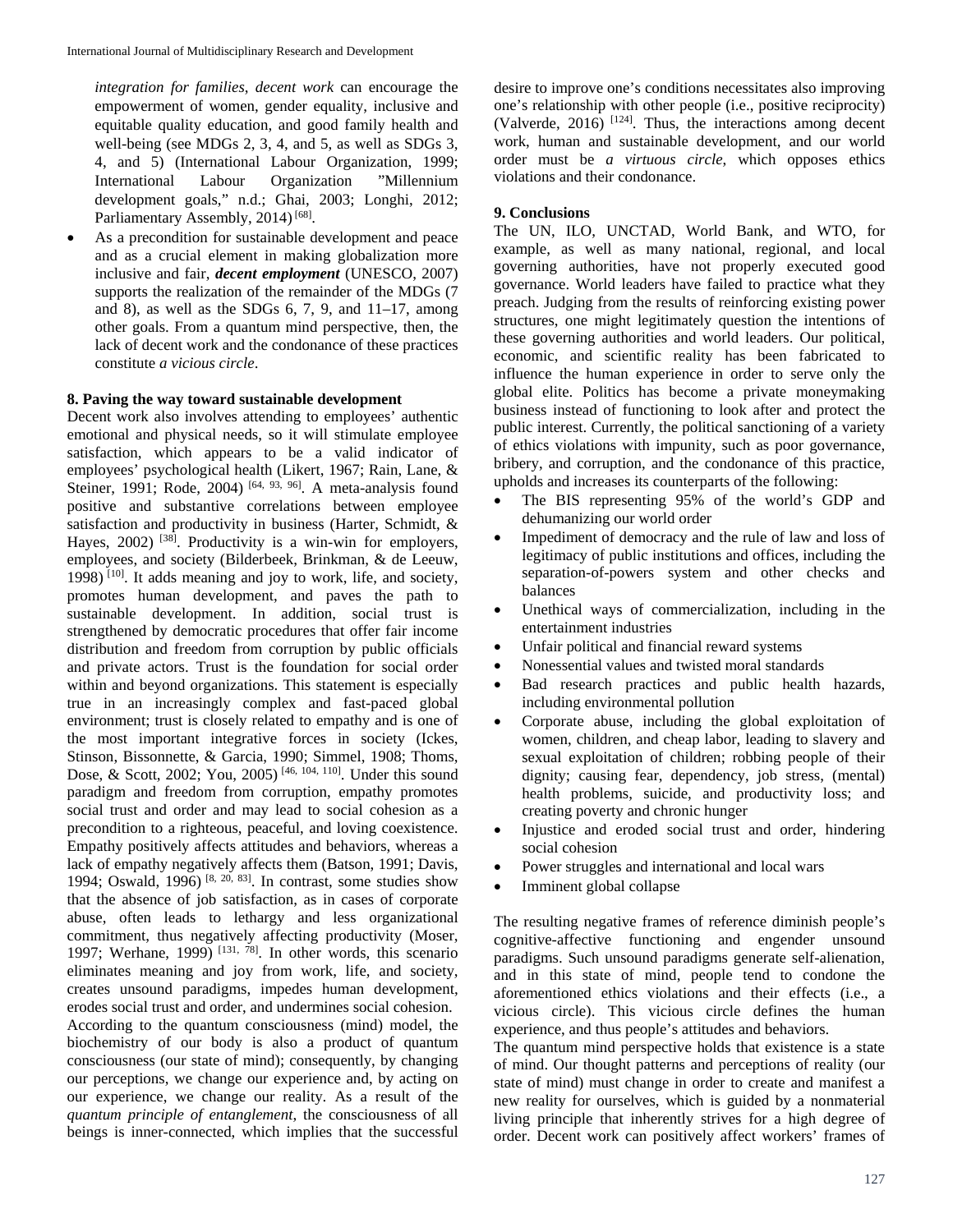reference to cultivate their capacity to create sound paradigms and improve productivity. Given a harmony among constructive thoughts, words, and actions, a different reality will then gradually appear: one that enhances human development while adequately addressing the attitudes of answerable persons for our dehumanized world order and paving the way toward sustainable development (i.e., a virtuous circle). In this transition, people's talents, abilities, aspirations, dignity, and freedom to make choices will play a central role in upbringing, education, and employment policy, which is a key to developing psycho-synthesis. During this process of dignifying perceptual differences and freedom from corruption, social cohesion can be facilitated as a precondition to a righteous, peaceful, and loving coexistence.

Anyone who has the feeling of being part of our dehumanized world order is not only part of the problem but also of its consolidation. Nongovernmental organizations, universities, the media, and every other willing organization, including celebrities and talk show hosts, should overwhelm the public with mass messages to bring about the necessary perceptual changes, such as emphasizing decent work as a basic human right. They should press for legally sanctioning the creation of decent work and implementing an IPL that includes all basic living expenses. In this way, a virtuous circle will manifest and open unlimited positive possibilities in the near future.

# **10. References**

- 1. Adler A. Problems of neurosis. London: Kegan Paul, 1929.
- 2. Allport GW. Pattern and growth in personality. New York: Holt, Rinehart and Winston, 1961.
- 3. Andersen C. Depth psychology: Escape from therapy. Retrieved from the state of  $\sim$ http://gcharlesandersen.com/Papers/EscapeFromTherapy. pdf, 2004.
- 4. Angell M, Relman AS. America's other drug problem: How the drug industry distorts medicine and politics. New Republic, 2002; 227(25):27-41.
- 5. Assagioli R. Psychosynthesis. Oxford: Green Sleeves Books, 1975.
- 6. Ball P. The strange link between the human mind and quantum physics. BBC Earth. Retrieved from http://www.bbc.com/earth/story/20170215-the-strangelink-between-the-human-mind-and-quantum-physics, 2017.
- 7. Bank for International Settlements BIS. nd. About the BIS - overview. Retrieved from http://www.bis.org/about/
- 8. Batson DC. The altruism question: Toward a socialpsychological answer. Hillsdale, NJ: Lawrence Erlbaum Associates, 1991.
- 9. Bhagwan SR. Tao: The three treasures. Poona, India: Rajneesh Foundation, 1976.
- 10. Bilderbeek J, Brinkman S, de Leeuw ACJ. Polybedrijfskundig Zakboekje. Arnhem: Koninklijke PBNA, 1998.
- 11. Blackman A. Can money buy you happiness? The Wall Street Journal. Retrieved from http://www.wsj.com/articles/can-money-buy-happinessheres-what-science-has-to-say-1415569538, 2014.
- 12. Blok JA. Oepanisjads. Deventer: N. Kluwer, 1971.
- 13. Boniwell I. The concept of eudaimonic well-being. Retrieved from the set of the set of the set of the set of the set of the set of the set of the set of the set of the set of the set of the set of the set of the set of the set of the set of the set of the set of the set o http://www.positivepsychology.org.uk/pptheory/eudaimonia/34-the-concept-of-eudaimonic-wellbeing.html, 2011.
- 14. Bradt G. The secret of happiness revealed by Harvard study. Forbes. Retrieved from http://www.forbes.com/sites/georgebradt/2015/05/27/thesecret-of-happiness-revealed-by-harvardstudy/#4c5e74192c9f, 2015.
- 15. Butlin J. Our common future. By World Commission on Environment and Development. Journal of International Development, doi:10.1002/jid.3380010208, 1989; 1(2):284-287.
- 16. Capra F. The Tao of physics. USA: Shambhala Publications, 1991.
- 17. Chua RYJ, Zou X. The devil wears Prada? Effects of exposure to luxury goods on cognition and decision making: Working paper 10-034, Harvard Business School. Retrieved from http://www.hbs.edu/research/pdf/10-034.pdf, 2009.
- 18. Davies JB, Sandström S, Shorrocks AS, Wolff EN. The world distribution of household wealth. Discussion paper No. 2008/03, United Nations University, 2008.
- 19. Davies P. The last three minutes. New York: Basic Books, 1994.
- 20. Davis MH. Empathy: A social psychological approach. Madison, WI: Brown and Benchmark, 1994.
- 21. Drop dead. Hazards Magazine. Retrieved from http://www.hazards.org/workedtodeath/workedtodeath2.h tm, 2003.
- 22. Duncan S, Barrett LF. Affect is a form of cognition: A neurobiological analysis. Cognition and Emotion, 2007; 21(6):1184-1211. doi:10.1080/02699930701437931
- 23. Ebrahim S, Bance S, Athale A, Malachowski C, Ioannidis JPA. Meta-analyses with industry involvement are massively published and report no caveats for antidepressants. Journal of Clinical Epidemiology, 2016' 70:155-163. doi:10.1016/j.jclinepi.2015.08.021
- 24. Ellis A. Overcoming destructive beliefs, feelings, and behaviors: New directions for rational emotive behavior therapy. Amherst, NY: Prometheus Books, 2001.
- 25. European Agency for Safety and Health at Work. Stress in the workplace to rise, say 8 out of 10 in major pan-European opinion poll. Retrieved from https://www.ipsos.com/ipsos-mori/en-uk/stressworkplace-rise-say-8-out-10-major-pan-europeanopinion-poll, 2012.
- 26. Falk R. World orders, old and new. Current History, 1999; 98:624.
- 27. Fromm E. Man for himself: An inquiry into the psychology of ethics. New York: Holt, Rinehart and Winston, 1947.
- 28. Fromm E. The sane society. New York: Holt, Rinehart and Winston, 1955.
- 29. Fromm E. The art of loving. New York: Harper and Row, 1956.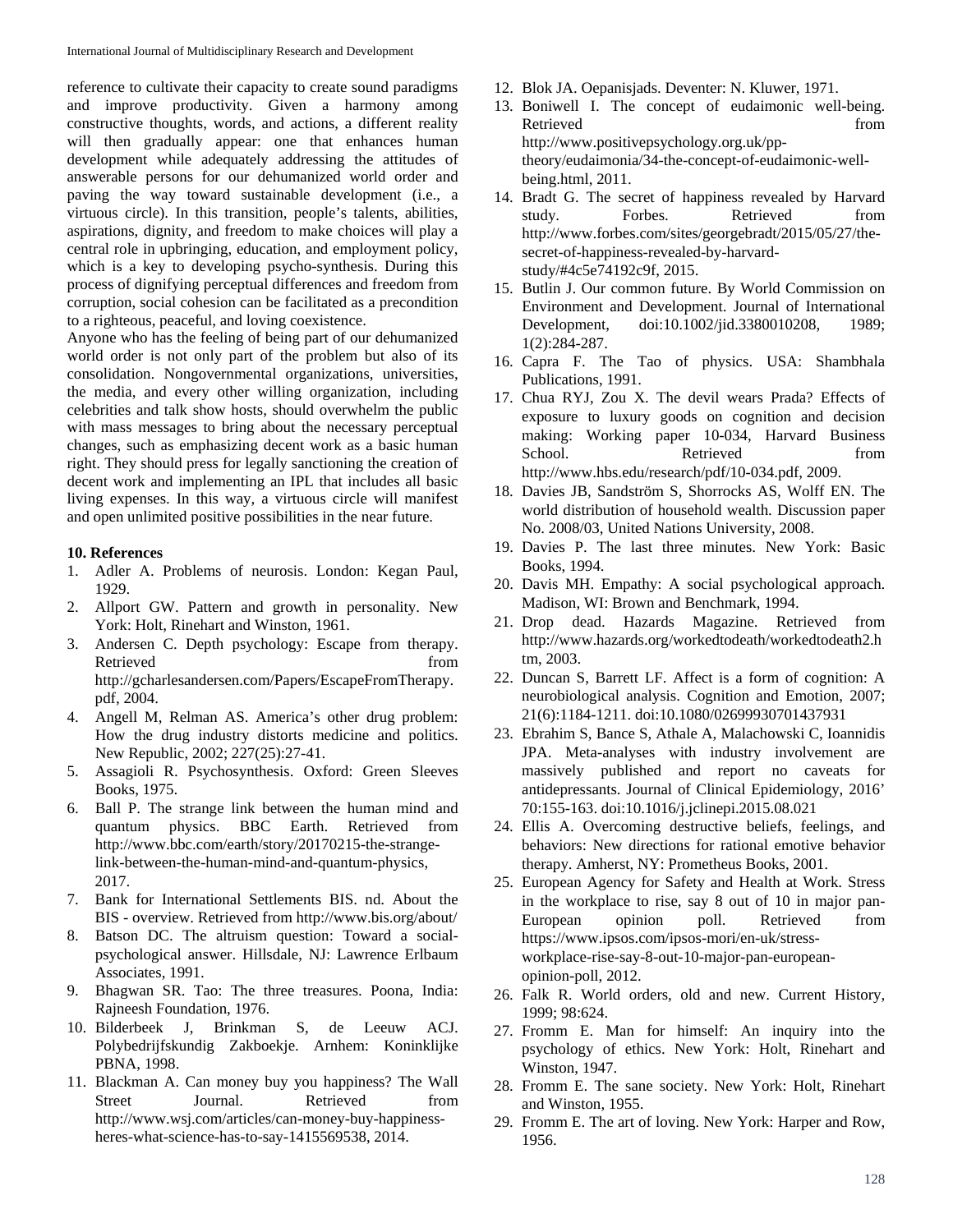- 30. Gabriëlli A. Hymnen uit de rig veda. Den Haag: Mirananda BV, 1982.
- 31. Geller SE. Personality, perception and paradigm shifts: Dynamic connections for industrial safety and health. Working paper, Virginia Tech, Blacksburg, VA, 2004.
- 32. Geracioti D. Meet the new panic, just like the old panic. Wealth Management. Retrieved from http://wealthmanagement.com/alternativeinvestments/meet-new-panic-just-old-panic, 2007.
- 33. Ghai D. Decent work: Concept and indicators. International Labour Review. 2003; 142(2):113-145.
- 34. Goleman D. The varieties of meditative experience. New York: Dutton, 1977.
- 35. Governments should reject Qatar's false and misleading claims at the ILO.. International Trade Union Confederation. Retrieved from https://www.ituccsi.org/governments-should-reject-qatar-s, 2017.
- 36. Gribbin J. The omega point. Amsterdam: Contact, 1989.
- 37. Hart K. The struggle for power [Review of the book The rise and fall of nations: Ten rules of change in the postcrisis world, by R. Sharma]. Economic & Political Weekly, 2017; 25(12).
- 38. Harter JK, Schmidt FL, Hayes TL. Business-unit-level relationship between employee satisfaction, employee engagement, and business outcomes: A meta-analysis. Journal of Applied Psychology. 2002; 87(2):268-279.
- 39. Henry RC. The mental universe. Nature, 436(29). doi:10.1038/436029a, 2005.
- 40. Hickel J. Exposing the great 'poverty reduction' lie. Aljazeera. Retrieved from http://www.aljazeera.com/indepth/opinion/2014/08/expos ing-great-poverty-reductio-201481211590729809.html, 2014.
- 41. Hickel J. Could you live on \$1.90 a day? That's the international poverty line. The Guardian. Retrieved from http://www.theguardian.com/global-developmentprofessionals-network/2015/nov/01/global-poverty-isworse-than-you-think-could-you-live-on-190-a-day, 2015.
- 42. Hixon L. Coming home. Utrecht: Kosmos, 1996.
- 43. Honolulu Community College. Paradigms & perception: Program 3, lesson 1.3 Course material. Retrieved from http://www.honolulu.hawaii.edu/instruct/natsci/science/br ill/sci122/Programs/p3/p3.html, 1998.
- 44. Horney K. Neurosis and human growth: The struggle towards self-realization. New York: W. W. Norton and Company, 1950.
- 45. Horton R. Offline: What is medicine's 5 sigma? The Lancet, 385(9976), 1380. doi:10.1016/S0140-6736(15)60696-1, 2015.
- 46. Ickes W, Stinson L, Bissonnette V, Garcia S. Naturalistic social cognition: Empathic accuracy in mixed-sex dyads. Journal of Personality and Social Psychology. 1990 ; 59(4), 730–742.
- 47. International Labour Organization. nd. ILO constitution. Retrieved from the state of  $\sim$ http://www.ilo.org/dyn/normlex/en/f?p=1000:62:0::NO:6 2:P62\_LIST\_ENTRIE\_ID:2453907:NO
- 48. International Labour Organization. nd. Millennium development goals MDGs employment indicators. Retrieved from the settlement of the settlement of the settlement of the settlement of the settlement of the settlement of the settlement of the settlement of the settlement of the settlement of the settlement of the settl http://www.ilo.org/empelm/what/WCMS\_114244/lang- en/index.htm
- 49. International Labour Organization. Report of the Director-General: Decent work. Retrieved from http://www.ilo.org/public/english/standards/relm/ilc/ilc87 /rep-i.htm, 1999.
- 50. Ioannidis JPA. Why most published research findings are false. PLOS Medicine. Retrieved from http://journals.plos.org/plosmedicine/article?id=10.1371/j ournal.pmed.0020124, 2005.
- 51. Ipsos. Two in ten (16%) working Canadians say their place of work is frequently the source of feelings of depression, anxiety or other mental illness. Retrieved from https://www.ipsos.com/en-ca/two-ten-16-workingcanadians-say-their-place-work-frequently-sourcefeelings-depression-anxiety-or, 2013.
- 52. Iyer K. UN sustainable development goals: Here's what you need to know. The Indian Express. Retrieved from http://indianexpress.com/article/world/world-news/unsustainable-development-goals-everything-you-need-toknow/#sthash.WeZutrVO.dpuf, 2015.
- 53. Jones G. Multinationals and global capitalism: From the nineteenth to the twenty-first century. Oxford: Oxford University Press, 2005.
- 54. Jung CG. Archetypen. Cothen: Servire Uitgevers BV, 1987.
- 55. Jung CG. Bewust en onbewust. Rotterdam: Nederlandse Rechten Lemniscaat BV, 1989.
- 56. Jung CG. Archetypes and the collective unconscious. Princeton, NJ: Princeton University Press, 2002, 9.
- 57. Kautilya society nd. Cultural differences, backgrounds, and frames of reference: Module 10.3 [Course material]. Retrieved from  $\sim$  from  $\sim$ http://www.kautilyasociety.com/tvph/tasks\_tools/module  $\_103$ \_.htm
- 58. Kelly M. Poor concentration: Poverty reduces brainpower needed for navigating other areas of life. Retrieved from https://www.princeton.edu/main/news/archive/S37/75/69 M50/index.xml?section=topstories, 2013.
- 59. Kemp S. Perceiving luxury and necessity. Journal of Economic Psychology. 1998; 19(5):591-606.
- 60. Khamis J. Motivational imbalance could lead to extremism. Gulf News. Retrieved from http://gulfnews.com/news/uae/government/motivationalimbalance-could-lead-to-extremism-1.1977038, 2017.
- 61. Korten C. When corporations rule the world. West Hartford: Kumarian Press, 2001.
- 62. Krishnamurti J. Waarheid en werkelijkheid [Truth and reality]. Deventer: Ankh-Hermes, BV, 1979.
- 63. Laverty SM. Hermeneutic phenomenology and phenomenology: A comparison of historical and methodological considerations. International Journal of Qualitative Methods. 2003; 2(3):21–35. doi:10.1177/160940690300200303
- 64. Likert R. The human organization: Its management and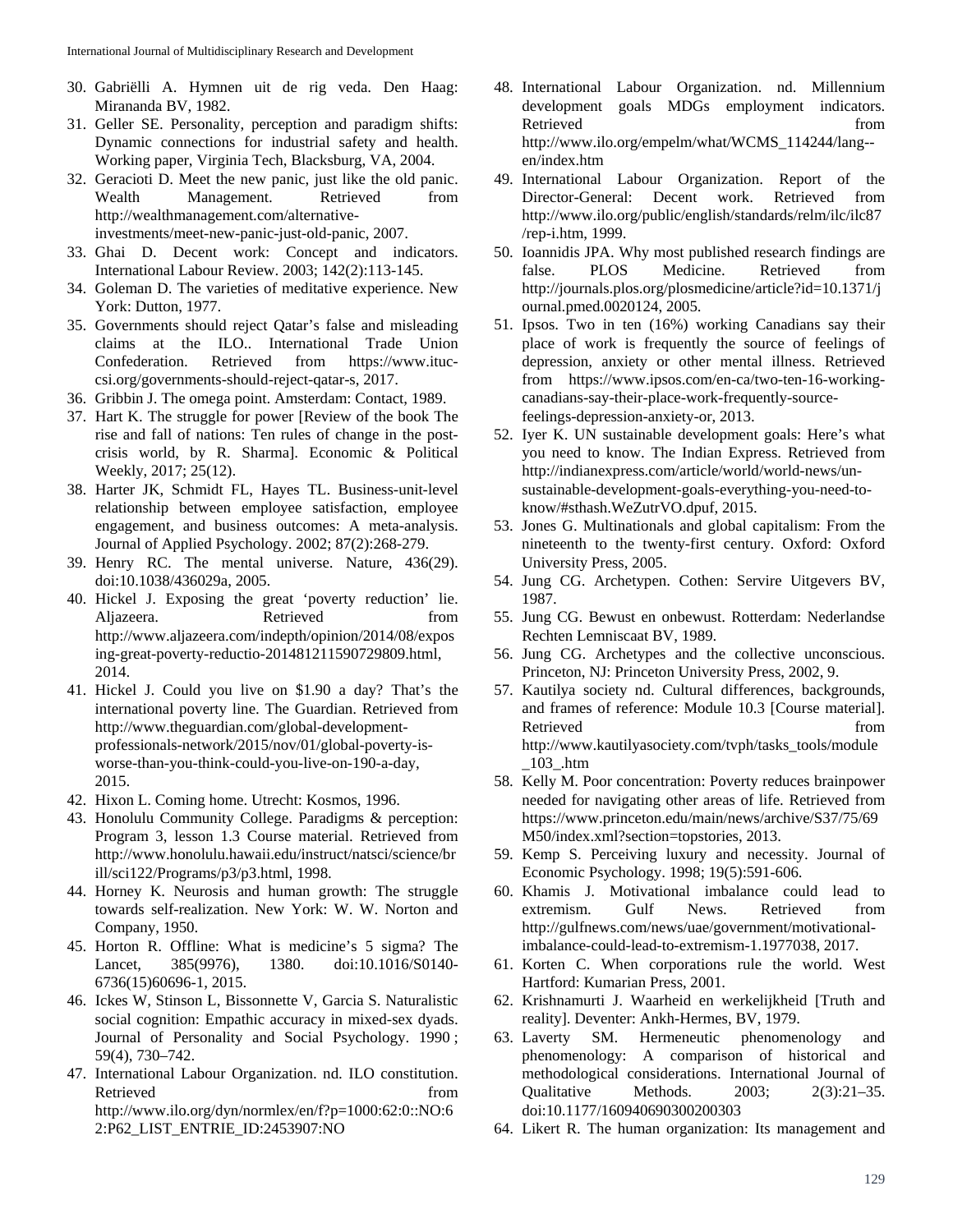value. New York: McGraw-Hill, 1967.

- 65. Lindstrom M. Brandwashed: Tricks companies use to manipulate our minds and persuade us to buy. New York: Random House, 2011.
- 66. Local Government Professionals, Local Government Victoria, Municipal Association of Victoria and Victorian Local Governance Association. Good governance guide. n.d. Retrieved from http://www.goodgovernan ce.org.au/about-this-site/#sthash.5DJhgKDf.dpuf
- 67. Lodge GC, Wilson C. A corporate solution to global poverty: How multinationals can help the poor and invigorate their own legitimacy. Princeton: Princeton University Press, 2006.
- 68. Longhi V. There is no poverty eradication without decent work. Equal Times. Retrieved from http://www.equaltimes.org/news/there-is-no-povertyeradication-without-decent-work, 2012.
- 69. Manning AG, Khakimov RI, Dall RG, Truscott AG. Wheeler's delayed-choice gedanken experiment with a single atom. Nature Physics, 2015; 11:539-542. doi:10.1038/nphys3343
- 73. Maslow AH. Toward a psychology of being 2nd ed. Princeton, NJ: Van Nostrand, 1968.
- 74. Maslow AH. The farther reaches of human nature. New York: Viking Press, 1971.
- 75. May R. Man's search for himself. New York: W. W. Norton and Company, 1953.
- 76. McFarlane TJ. Quantum physics, depth psychology and beyond. Retrieved from http://www.integralscience.org/psyche-physis.html, 2000.
- 77. Meier CA. Atom and archetype. The Pauli/Jung Letters, 1932-1958. Princeton, NJ: Princeton University Press, 2001.
- 78. Moser K. Commitment in organizations. Psychologies. 1997; 41(4):160-170.
- 79. Motesharrei S, Kalnay E, Rivas J. Human and nature dynamics HANDY: Modeling inequality and use of resources in the collapse or sustainability of societies. Ecological Economics, 2014; 101:90-102. doi:10.1016/j.ecolecon.2014.02.014
- 80. National Institute for Occupational Safety and Health NIOSH. Stress…at work DHHS [NIOSH] Publication Number 99-101. Retrieved from https://www.cdc.gov/niosh/docs/99-101/pdfs/99-101.pdf, 1999.
- 81. Nicolescu B. Transdisciplinarity and complexity: Levels of reality as source of indeterminacy. Bulletin Interactif du Centre International de Recherches et Études Transdisciplinaires. Retrieved from http://cirettransdisciplinarity.org/bulletin/b15c4.php, 2000.
- 82. Ornstein RE. The psychology of consciousness. San Francisco: WH. Freeman & Co., 1972.
- 83. Oswald PA. The effects of cognitive and affective perspective taking on empathic concern and altruistic helping. Journal of Social Psychology. 1996; 136(5):613-623.
- 84. Ouweneel WJ. Het domein van de slang. Amsterdam: Buijten en Schipper-Heijn, 1988.
- 85. Oxfam International. The power of people against poverty. Retrieved from https://www.oxfam.org/sites/www.oxfam.org/files/file\_att achments/story/oxfam-strategic-plan-2013-2019\_0.pdf, 2013.
- 86. Oxfam International. One person in three in the world lives in poverty. Retrieved from https://www.oxfam.org, 2015a.
- 87. Oxfam International. Richest 1% will own more than all the rest by 2016. Retrieved from https://www.oxfam.org/en/pressroom/pressreleases/2015- 01-19/richest-1-will-own-more-all-rest-2016, 2015b.
- 88. Oxfam International. Just 8 men own same wealth as half the world. Retrieved from https://www.oxfam.org/en/pressroom/pressreleases/2017- 01-16/just-8-men-own-same-wealth-half-world, 2017.
- 89. Palmer H, Hubbard P. A contextual introduction to psychosynthesis. Journal of Transpersonal Research. 2009; 1(1):29-33.
- 90. Parliamentary Assembly. Decent work for all. Retrieved from http://assembly.coe.int/nw/xml/XRef/Xref-XML2HTML-en.asp?fileid=20890&lang=en, 2014.
- 91. Pessoa L. On the relationship between emotion and cognition. Nature Reviews Neuroscience. 2008; 9(2):148- 158.
- 92. Radin D, Michel L, Galdamez K, Wendland P, Rickenbach R, Delorme A. Consciousness and the double-slit interference pattern: Six experiments. Physics Essays. 2012; 25(2):157-171. doi:10.4006/0836-1398- 25.2.157
- 93. Rain JS, Lane IM, Steiner DD. A current look at the job satisfaction/life satisfaction relationship: Review and future considerations. Human Relations. 1991; 44(3):287- 307.
- 94. Ramirez C. Schemata, frames and dynamic memory structures. Computer laboratory at University of Kent. Retrieved from  $\sim$ https://kar.kent.ac.uk/21537/2/schemata\_carlos, 1997.
- 95. Regus. The growth of stress in the workplace. Retrieved from https://www.regus.com/stress-report, 2012.
- 96. Rode JC. Job satisfaction and life satisfaction revisited: A longitudinal test of an integrated model. Human Relations. 2004; 57(9):1205-1230.
- 97. Rogers CR. On becoming a person. Boston: Houghton Mifflin, 1961.
- 98. Rogers CR. Toward a modern approach to values: The valuing process in the mature person. Journal of Abnormal Psychology, 1964; 68(2):160-167. doi:10.1037/h0046419
- 99. Rotter B. External control and internal control. Psychology Today. 1971; 5(1):37-42.
- 100.Sammel A. An invitation to dialogue: Gadamer, hermeneutic phenomenology, and critical environmental education. Canadian Journal of Environmental Education. 2003; 8(1):155-168.
- 101.Schwartz M. Self esteem or other esteem? Psychology Today. Retrieved from https://www.psychologytoday.com/blog/shift-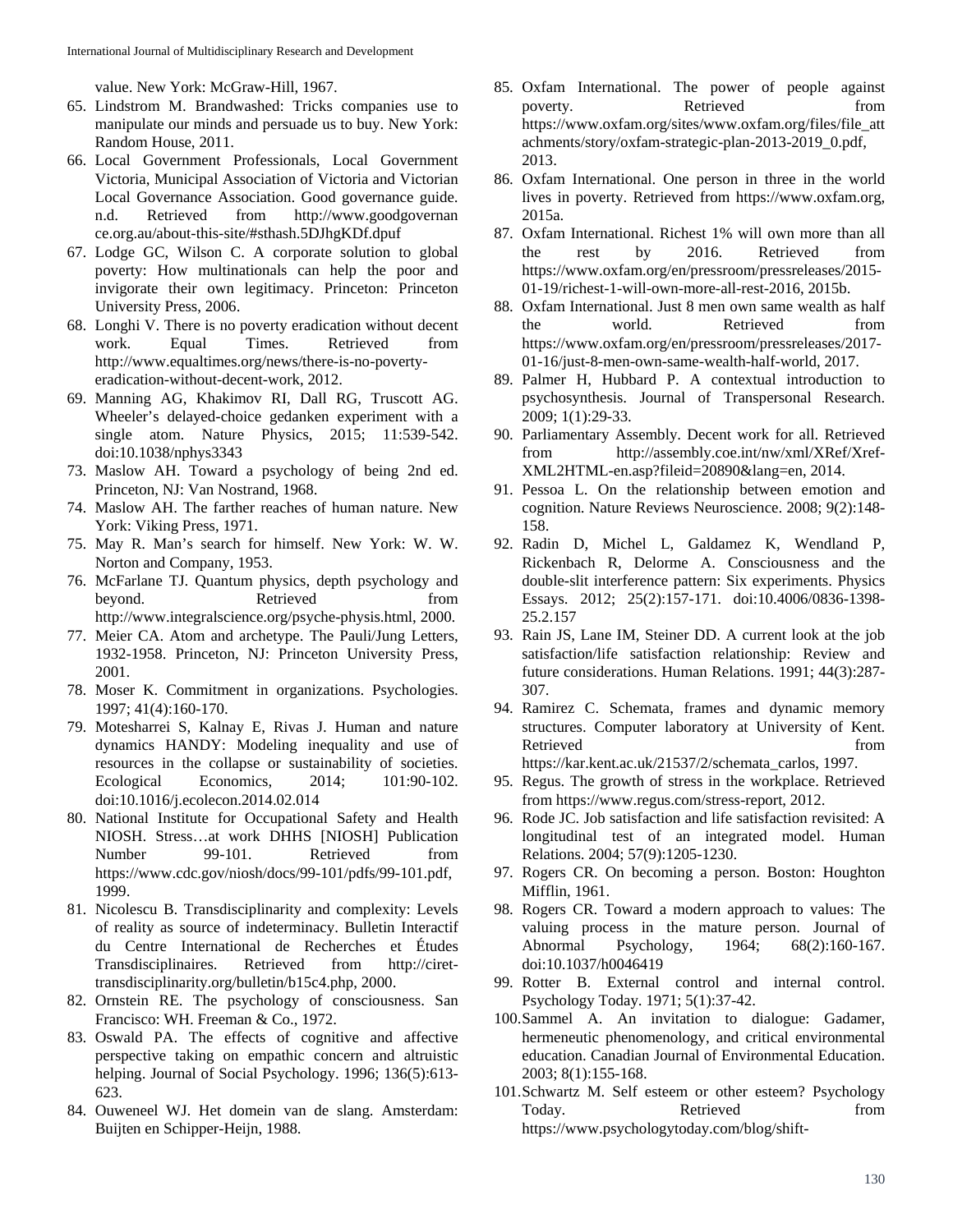mind/201307/self-esteem-or-other-esteem-0, 2013.

- 102.Shanon B. Cognition, epistemology, ontology. Psycoloquy, Article 2. Retrieved from http://www.cogsci.ecs.soton.ac.uk/cgi/psyc/newpsy?13.00 7, 2002; 13(007).
- 103.Sharma T, Guski LS, Freund N, Gøtzsche PC. Suicidality and aggression during antidepressant treatment: Systematic review and meta-analyses based on clinical study reports. British Medical Journal, 2016; 352(65). doi:10.1136/bmj.i65
- 104.Simmel G. Soziologie: Untersuchungen über die formen der vergesellschaftung. Leipzig: Duncker & Humblot, 1908.
- 105.Skylakakis T. Areas of systemic corruption in the public administration of the Member States and measures in order to counter its negative effect for the EU. Retrieved from

http://www.europarl.europa.eu/document/activities/cont/2 01212/20121204ATT57271/20121204ATT57271EN.pdf, 2012.

- 106.Smith BL. Hypnosis today. American Psychological Association. 2011; 42(1):50.
- 107.Snyder M. Who runs the world? Solid proof that a core group of wealthy elitists is pulling the strings [Blog post].Retrieved from from http://theeconomiccollapseblog.com/archives/who-runsthe-world-solid-proof-that-a-core-group-of-wealthyelitists-is-pulling-the-strings, 2013.
- 108.Snyder M. World Bank whistleblower reveals how the global elite rules the world. Retrieved from http://www.globalresearch.ca/world-bank-whistleblowerreveals-how-the-global-elite-rule-the-world/5353130, 2015.
- 109.Taimni IK. The science of yoga: A commentary on yogasutras of Patanjali in the light of modern thought. Nederland: Theosofische Vereniging, 1985.
- 110.Thoms P, Dose JJ, Scott KS. Relationships between accountability, job satisfaction, and trust. Human Resource Development Quarterly. 2002; 13(3):307-323.
- 111.Ullman M. Herpes simplex and second-degree burn induced under hypnosis. The America Journal of Psychiatry. 1947; 103(6):828-830. doi:10.1176/ajp.103.6.828
- 112.UNCTAD. A brief history of UNCTAD. Retrieved from http://unctad.org/en/Pages/About%20UNCTAD/A-Brief-History-of-UNCTAD.aspx, 2013.
- 113.UNDP. What is human development? Retrieved from http://hdr.undp.org/en/humandev, 2015.
- 114.UNDP. Human development report 2016: Human development for everyone. Retrieved from http://www.undp.org/content/undp/en/home/librarypage/h dr/2016-human-development-report.html, 2016.
- 115.UNDP. Millennium development goals. Retrieved from http://www.undp.org/content/undp/en/home/sdgoverview/ mdg\_goals.html, 2017.
- 116.UNESCO. Juan Somavia: Decent work is everybody's business. SHS Views. Retrieved from http://unesdoc.unesco.org/images/0015/001534/153431E.

pdf#6, 2007.

117.UNICEF. The state of the world's children. Retrieved from http://www.unicef.org/adolescence/files/SOWC\_2011\_M

ain\_Report\_EN\_02092011.pdf, 2011.

- 118.Union of Concerned Scientists. Heads they win, tails we lose. Retrieved from http://www.ucsusa.org/sites/default/files/legacy/assets/do cuments/scientific\_integrity/how-corporations-corruptscience.pdf, 2012.
- 119.United Nations. Universal declaration of human rights. Retrieved from http://www.undocuments.net/a3r217a.htm, 1948.
- 120.United Nations. Secretary-General urges human rights activists to 'fill leadership vacuum', hold world leaders to account, in address to international event [Press release]. Retrieved from the settlement of the settlement of the settlement of the settlement of the settlement of the settlement of the settlement of the settlement of the settlement of the settlement of the settlement of the settl http://www.un.org/press/en/2006/sgsm10788.doc.htm, 2006.
- 121.United Nations. Sustainable development goals 17 goals to transform our world. Retrieved from http://www.un.org/sustainabledevelopment/sustainabledevelopment-goals/, 2016.
- 122.Upbin B. The 147 companies that control everything. Forbes. Retrieved from http://www.forbes.com/sites/bruceupbin/2011/10/22/the-147-companies-that-control-everything/, 2011.
- 123.Vaillant E. Triumphs of experience: The men of the Harvard grant study. Cambridge, MA: Harvard University Press, 2012.
- 124.Valverde R. Possible role of quantum physics in transpersonal & metaphysical psychology. Journal of Consciousness Exploration and Research. 2016; 7(4):303- 309.
- 125.Van den Braembussche AA. Sesam atlas van de filosofie. Amsterdam: Sesam/Anthos, 1996.
- 126.Van der Veen M. When is food a luxury? World Archaeology. 2003; 34(3):405-427.
- 127.Van Lommel P, Van Wees R, Meyers V, Elfferich I. Near-death experience in survivors of cardiac arrests: A prospective study in the Netherlands. The Lancet, 2001; 358(9298):2039-2045. doi:10.1016/S0140- 6736(01)07100-8
- 128.Vitali S, Glattfelder JB, Battiston S. The network of global corporate control. PLOS One. doi:10.1371/journal.pone.0025995, 2011.
- 129.Vohs KD, Mead NL, Goode MR. The psychological consequences of money. Science. 2006; 17(314):1154- 1156.
- 130.Walk Free Foundation. The global slavery index. Retrieved from the state of  $\sim$ http://www.globalslaveryindex.org/findings/, 2014.
- 131.Werhane PH. Justice and trust. Journal of Business Ethics. 1999; 21(2):237-249.
- 132.Willis BM, Levy BS. Child prostitution: Global health burden, research needs, and interventions. The Lancet. 2002; 359(9315):1417-1422.
- 133.Witte K. Putting the fear back into fear appeals: The